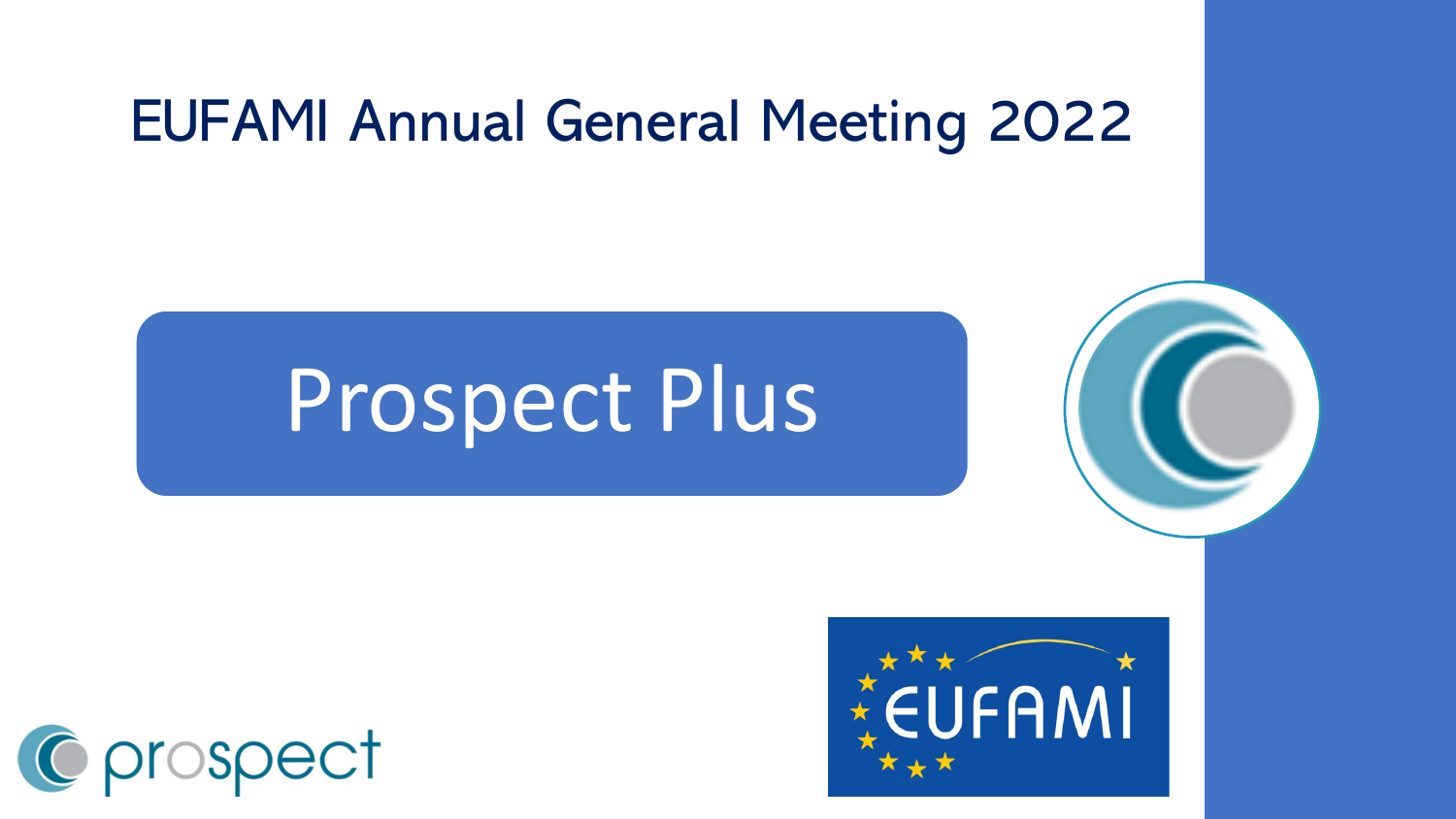

## DEVELOPED & PRODUCED

#### **EUFAMI's C** prospect Training Programmes for:

- **Family & Friends**
- **People with Self-Experience**
- **Health and Social Care Professionals**
- **+ a 'Common Ground' Module**



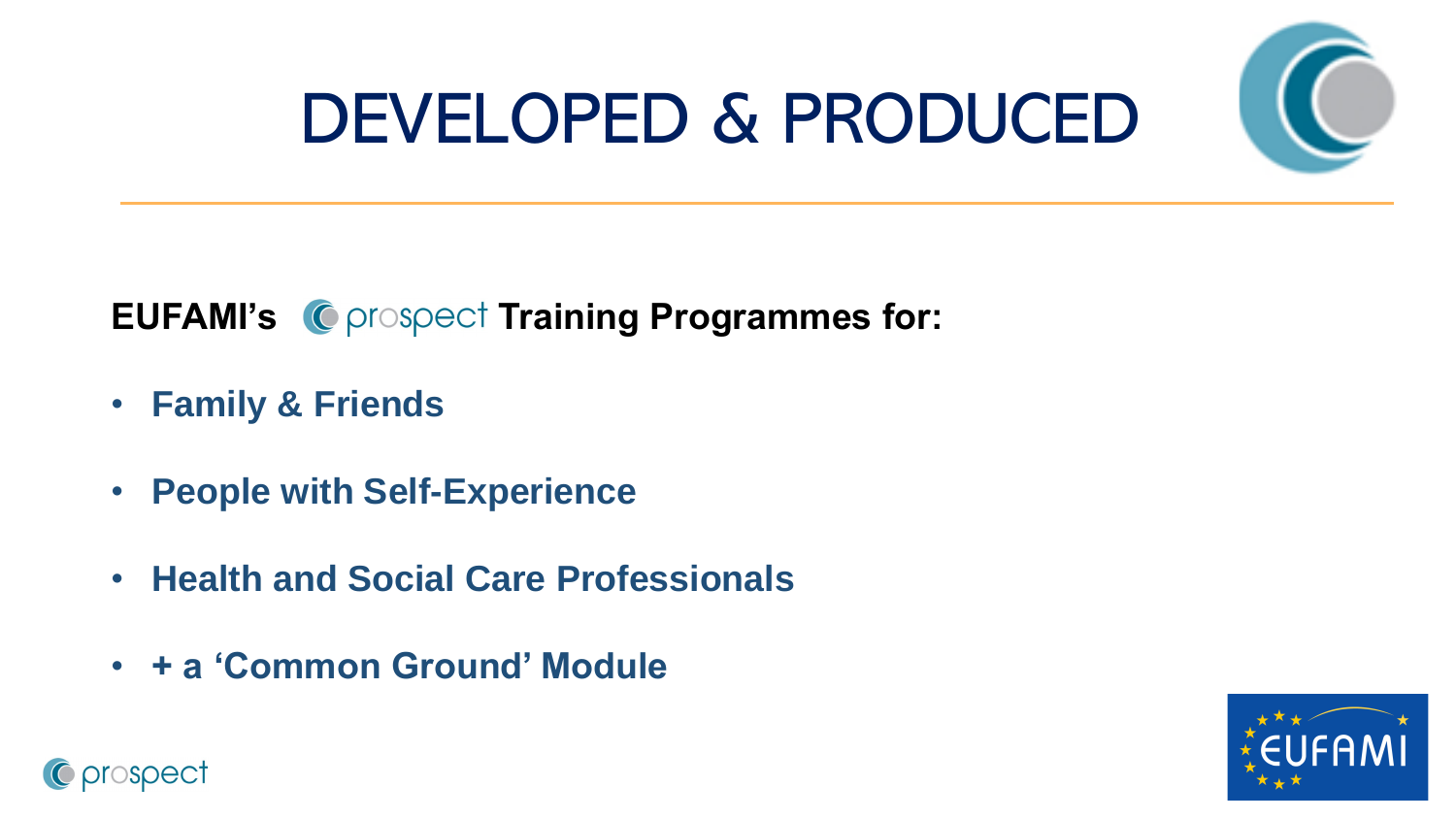#### BETTER PROSPECTS



**via peer-to-peer training**

- **Facilitators are peer group members**
- **Peer-to-peer communication**
- **Participative group training**
- **Provides no answers or solutions**



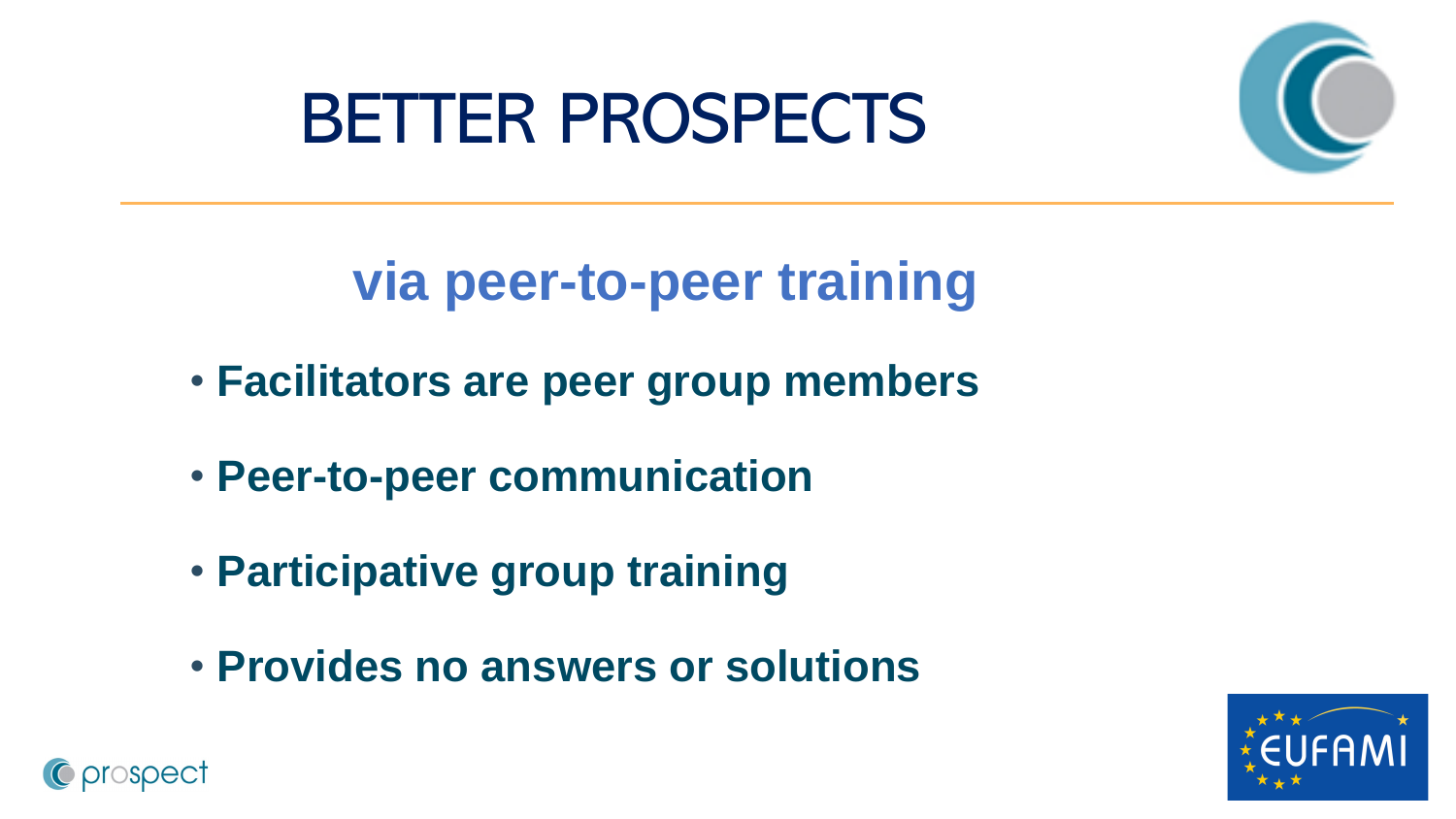## FAMILY & FRIENDS



**The programme consists of 10 modules and can be delivered in up to 10 sessions**

| Module 1: | <b>Coming Together</b>                       |
|-----------|----------------------------------------------|
| Module 2: | (What) We have learned about mental Illness! |
| Module 3: | <b>Recognising the Pressures</b>             |
| Module 4: | Identifying/Acknowledging Stress             |
| Module 5: | Loss & Grief Resolution                      |
| Module 6: | <b>Active Coping Skills</b>                  |
| Module 7: | <b>Mature Coping skills</b>                  |
| Module 8: | <b>Support Mapping</b>                       |
| Module 9: | Change and goal setting                      |
|           | Module 10: Conclusion, Looking Forward       |

C prospect



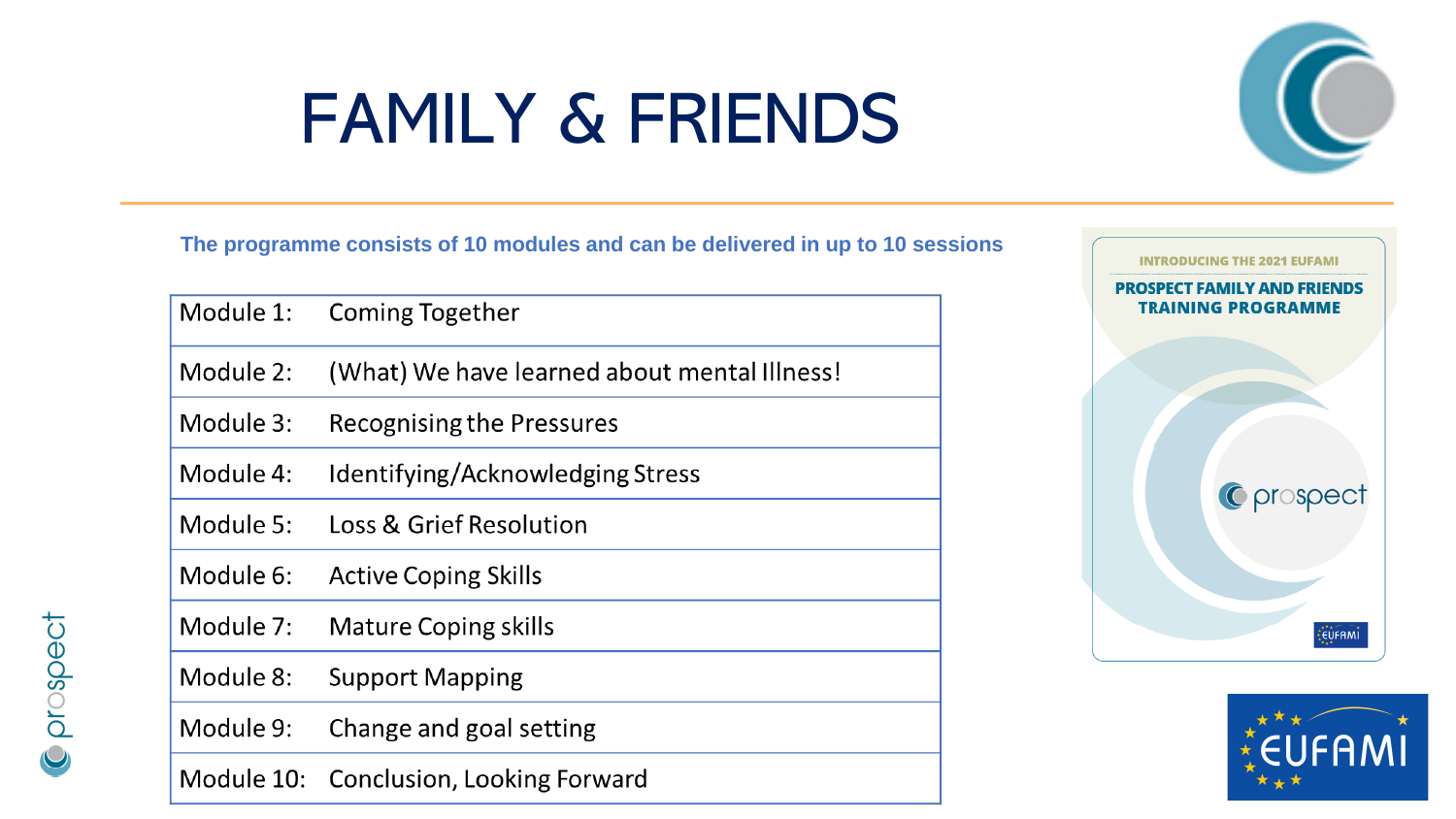# PEOPLE WITH SELF-EXPERIENCE

**The programme consists of 10 modules and can be delivered in up to 10 sessions**

| Module 1:  | <b>Community Mental Health: Historical Perspective</b>     |
|------------|------------------------------------------------------------|
| Module 2:  | Discover your Choices                                      |
| Module 3:  | <b>Community Model for Individualised Support</b>          |
| Module 4:  | Community Integration Processes & Recovery                 |
| Module 5:  | <b>Housing Alternatives and Support</b>                    |
| Module 6:  | <b>Supported Education Programmes</b>                      |
| Module 7:  | <b>Supported Employment</b>                                |
| Module 8:  | Taking Charge: Empowerment and Leadership                  |
| Module 9:  | <b>Carers and Recovery</b>                                 |
| Module 10: | Towards a new vision about people with self-<br>experience |

**EUFAMI** 

C prospect People with **Self-Experience Training** Programme





prospect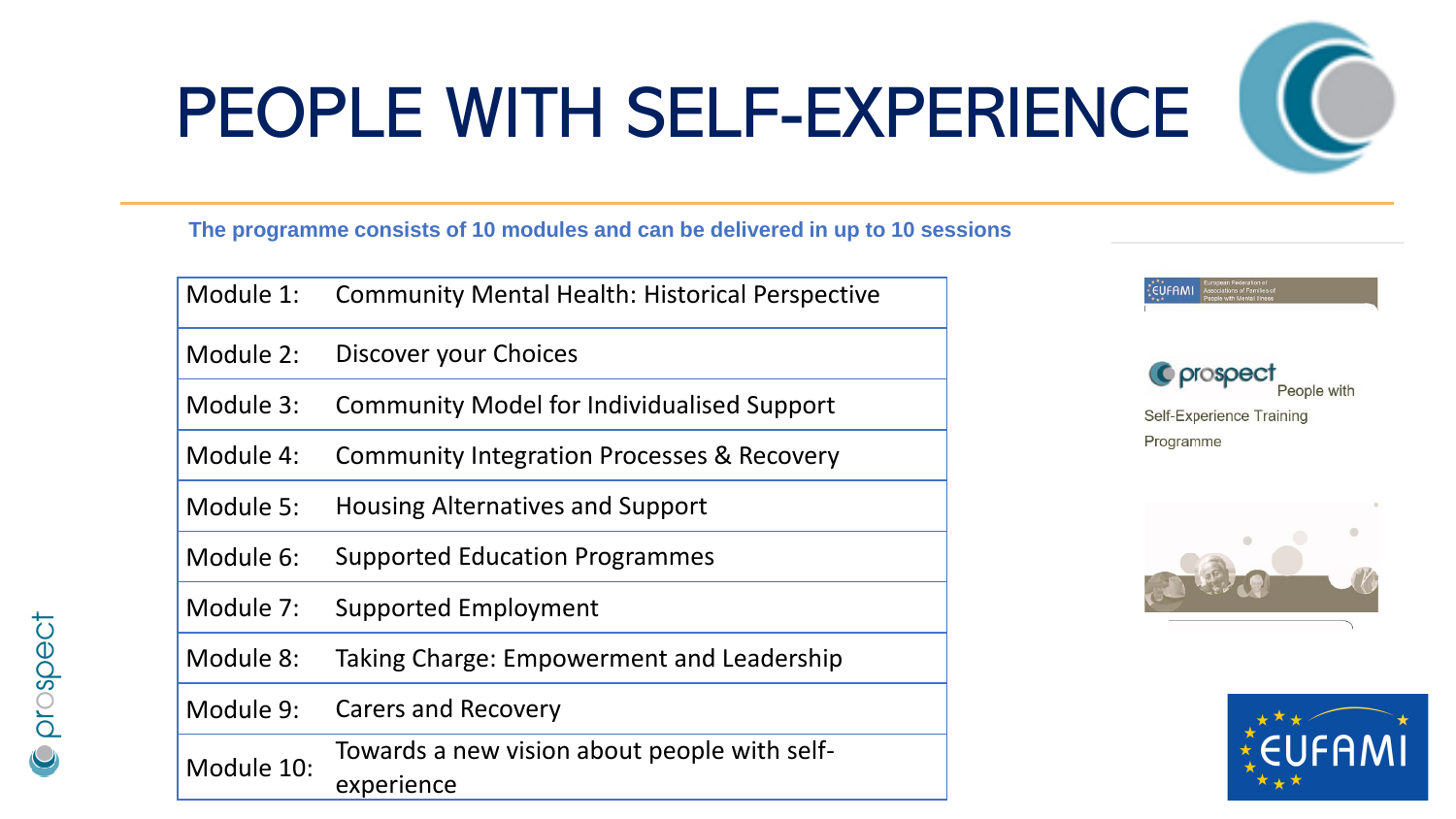

EUFAMI

# HEALTH & SOCIAL CARE PROFESSIONALS

**The programme consists of an introductory session and 4 modules to be delivered over 2 sessions**

| Module 1: Citizenship: who's in and who's out, disabling v<br>promoting |
|-------------------------------------------------------------------------|
| Module 2: Professionals as 'Enablers' of Fuller Citizenship             |
| Module 3: Contradictions and Dilemmas: confronting the issues           |
| Module 4: Action Planning                                               |





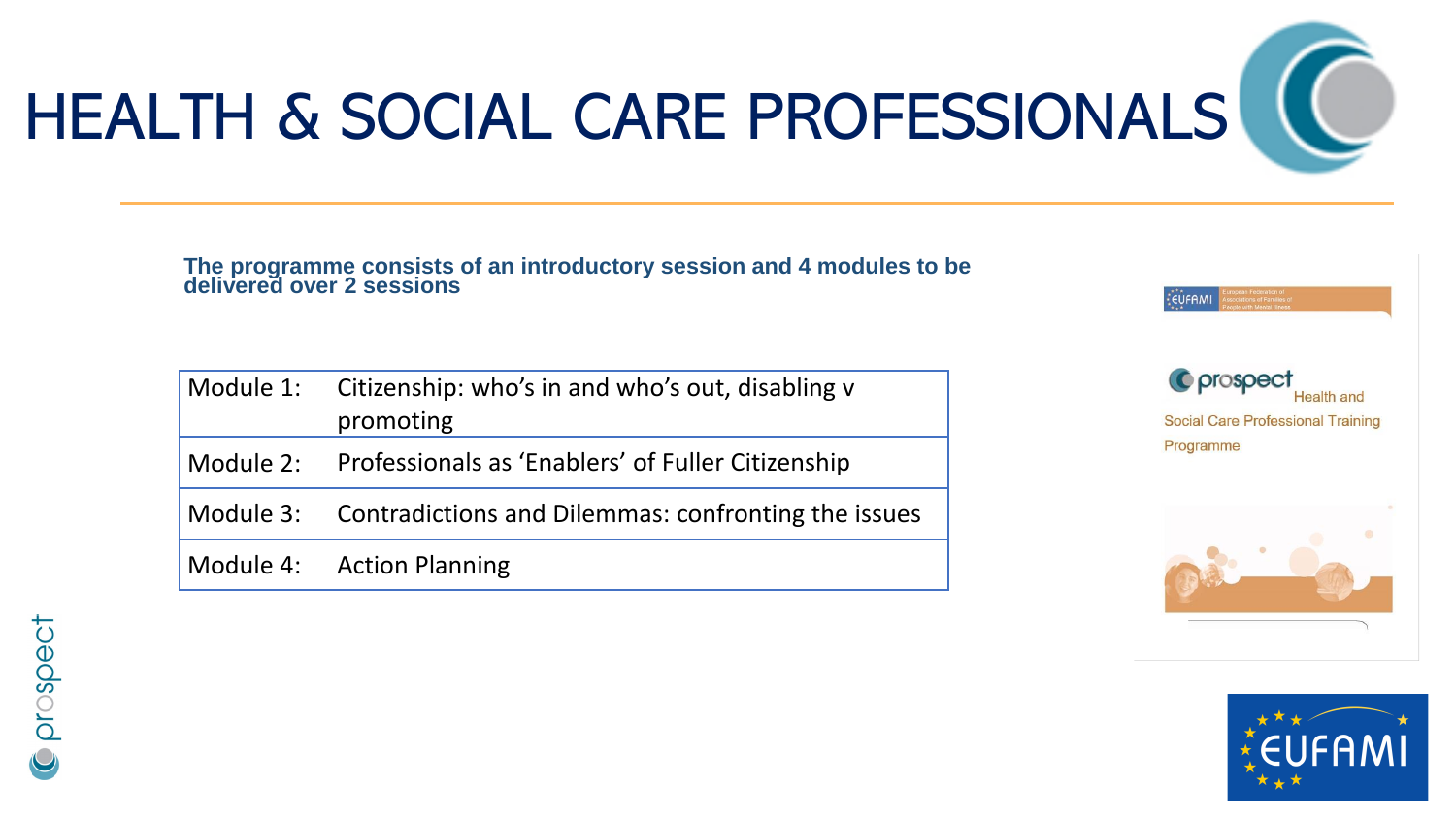## COMMON GROUND MODULE

#### **This module has 5 parts to be delivered in 1 session**

| Part 1: | Getting to know each other                                         |
|---------|--------------------------------------------------------------------|
| Part 2: | Introduction                                                       |
| Part 3: | Communication - Sending, transmission and receiving<br>information |
| Part 4: | Potential barriers to communication in mental health<br>services   |
| Part 5: | Ways to overcome some of these barriers                            |



**Ground Module** 

Common

**EUFAMI** 



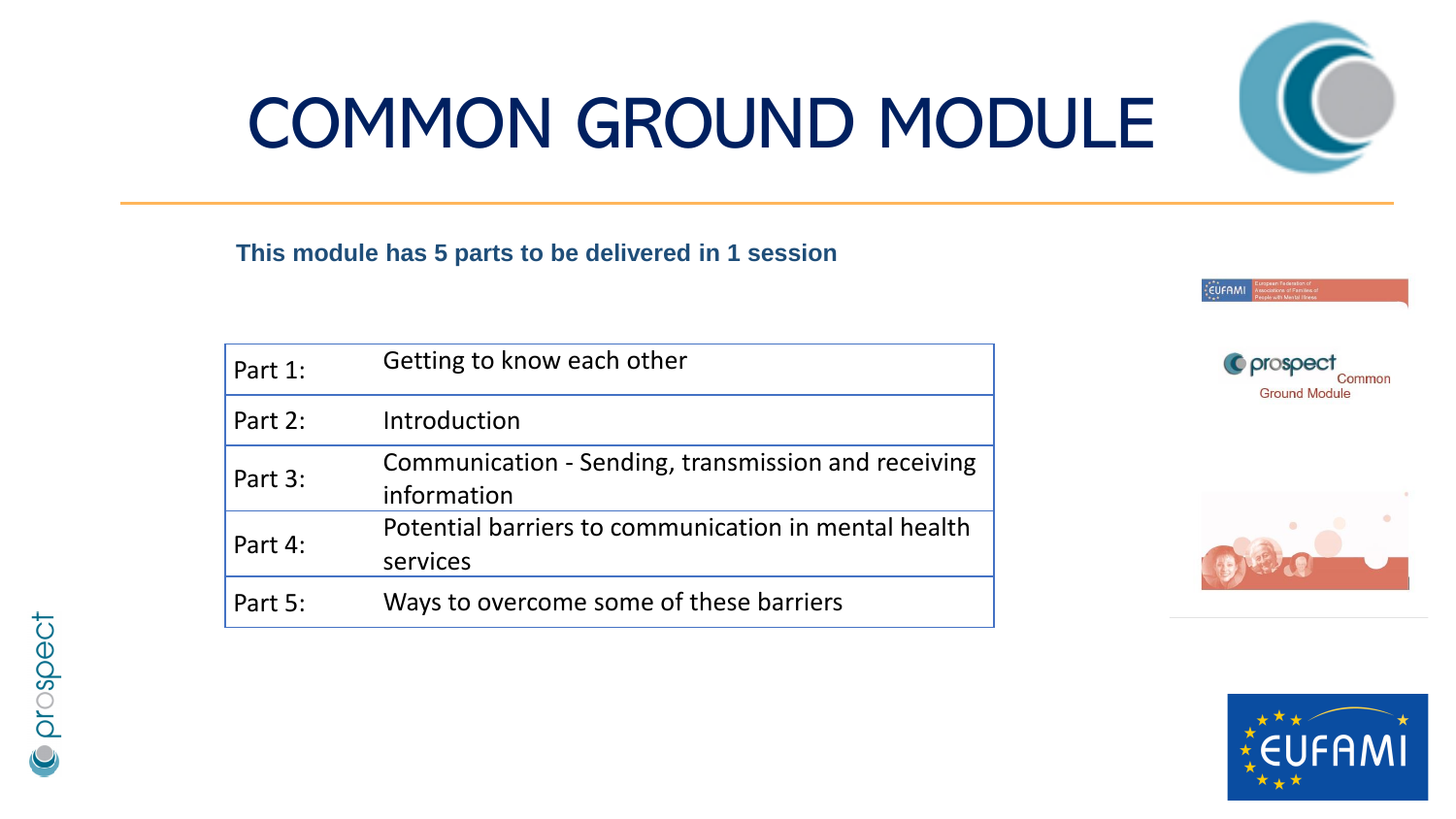## EUFAMI MEMBER ORGANISATIONS

C prospect



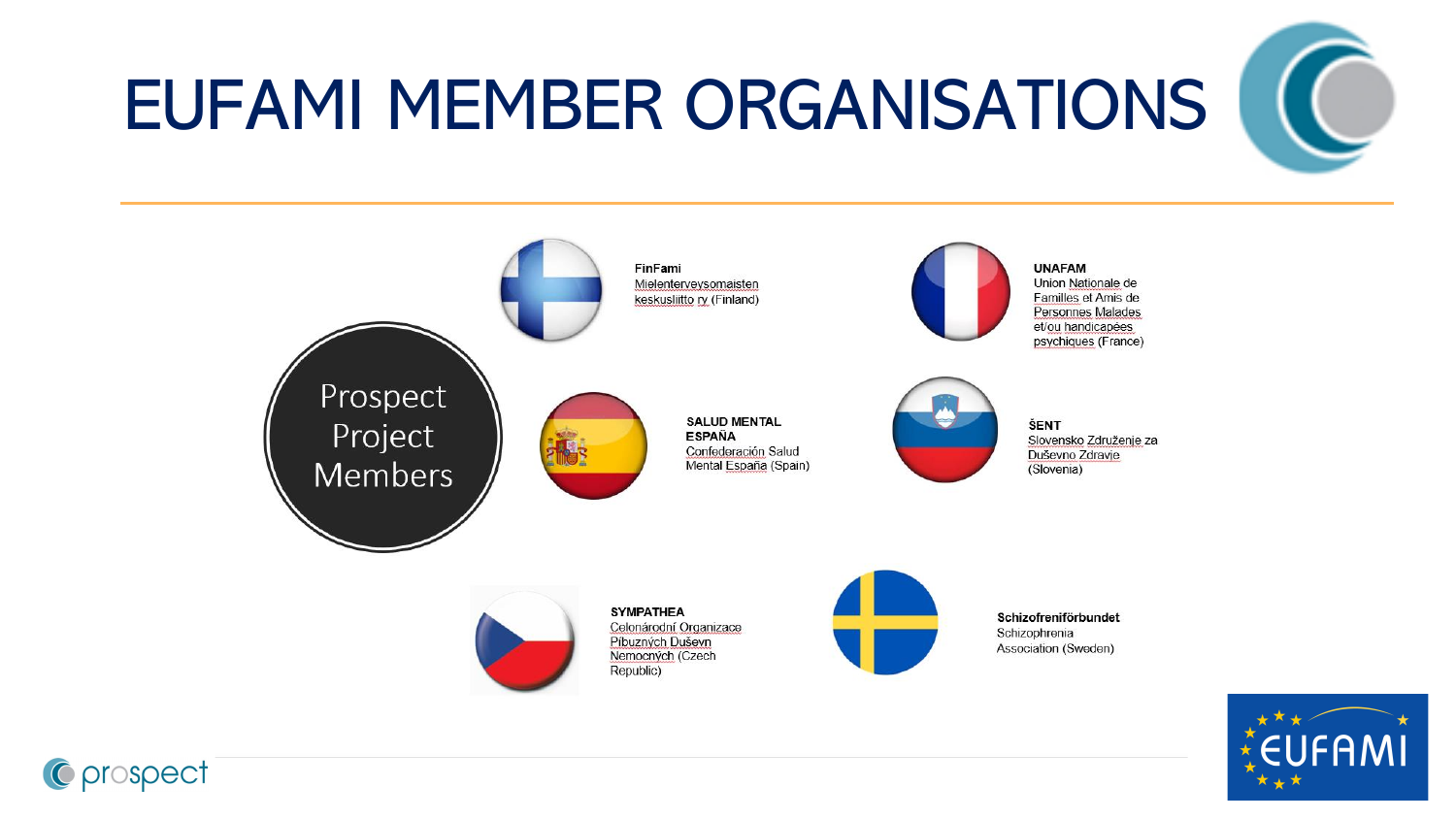### PROSPECT PLUS



The Prospect Plus Project provides the **opportunity** for new EUFAMI member organisations to take part in providing the Prospect Training Programmes to their members.

#### **This includes:**

- Translation of the materials
- Training of the peer facilitators
- The costs of the test training session
- Becoming part of the Prospect network of sharing experiences and good practices



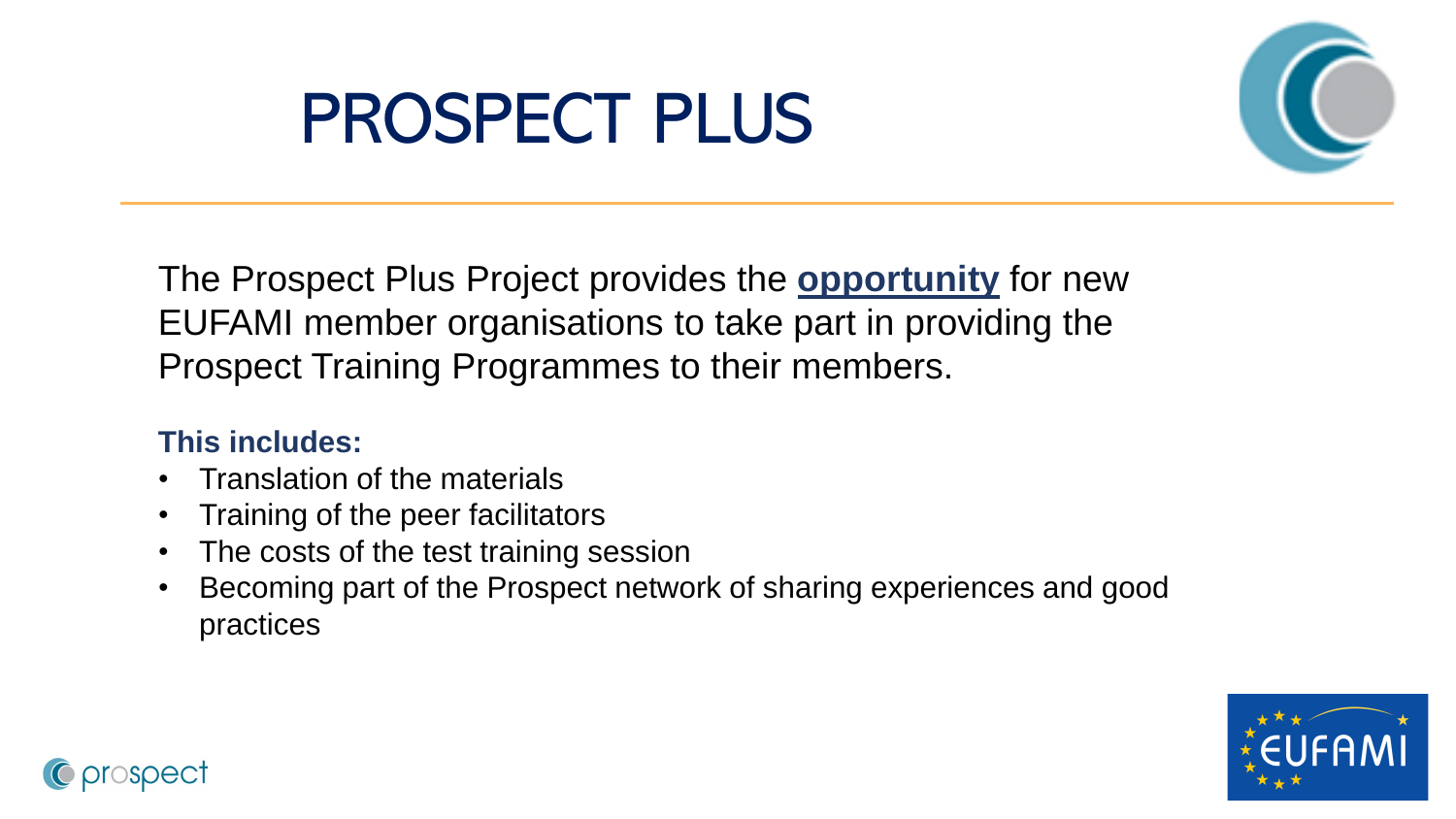### BASIC NEEDS



Make contact and communicate with the Prospect Project Team for support with the following:

- looking within your volunteer membership, screen and identify potential peer facilitators
- looking within your volunteer membership, screen and identify potential participants
- looking within your external stakeholder network and screen for potential collaborating partners
- Researching options for a potential location
- Researching options for a potential planning
- Researching options for setting dates



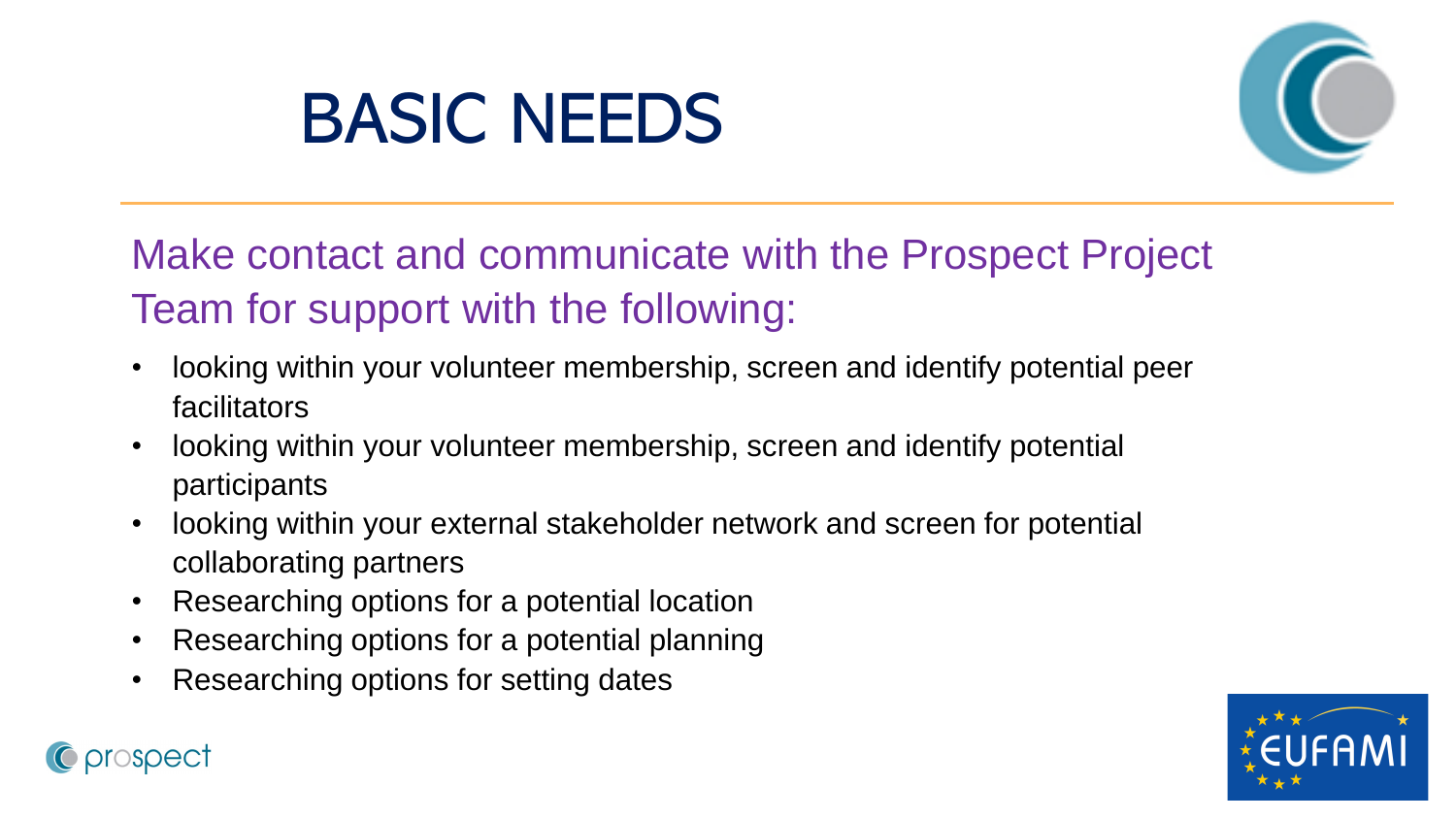## IMPORTANT TO REMEMBER



#### **The Prospect Training Programmes**

have now been implemented in EUFAMI member countries for over 15 years because the outcomes of participation have proved to make a difference in the participants'

- **Empowerment**
- **Quality of life**
- **Outlook on life**
- **Trialogue**
- **Stigma**

C prospect

**Prospect has a positive influence on participants**